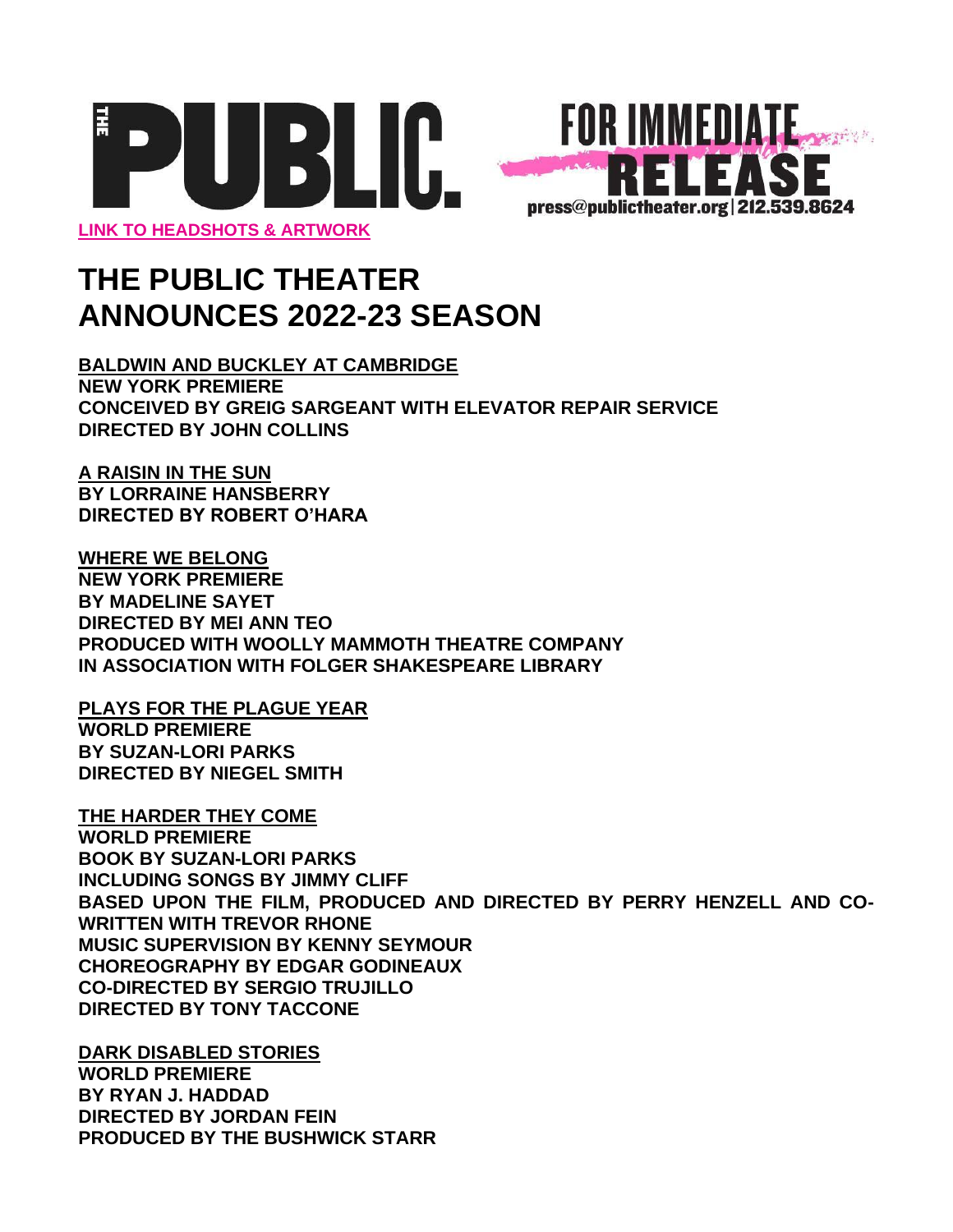## **PRESENTED BY THE PUBLIC THEATER**

**GOOD BONES WORLD PREMIERE WRITTEN BY JAMES IJAMES DIRECTED BY SAHEEM ALI**

## **SHADOW/LAND WORLD PREMIERE WRITTEN BY ERIKA DICKERSON-DESPENZA DIRECTED BY CANDIS C. JONES**

**UNDER THE RADAR 2023: JANUARY 4-22**

## **TWO FREE MOBILE UNIT TOURS OF NYC WITH JOE'S PUB IN TRANSIT & THE COMEDY OF ERRORS**

## **JOE'S PUB ANNOUNCES 2022-23 JOE'S PUB WORKING GROUP, VANGUARD RESIDENCY, AND NEW YORK VOICES COMMISSIONS**

## **JOSEPH PAPP FREE PREVIEWS RETURN FOR ALL PRODUCTIONS**

June 14, 2022 – Public Theater Artistic Director Oskar Eustis and Executive Director Patrick Willingham announced the line-up today for **The Public's 2022-23 Season** at their landmark home on 425 Lafayette Street with a broad and thrilling slate of new productions and ongoing programming. The iconic New York institution has been home to 55 years of history-making theater, and continues next season with a revival by groundbreaking American playwright **Lorraine Hansberry**, as well as a new musical and plays by **Erika Dickerson-Despenza**, **Ryan J. Haddad**, **James Ijames**, **Suzan-Lori Parks**, and **Madeline Sayet**. This season will also feature work with renowned theater companies **The Bushwick Starr**, **Elevator Repair Service**, and **Woolly Mammoth Theatre Company**.

"In these tumultuous times, we urgently need the voices of our artists. They alone can provide vivid, threedimensional looks at what we are and what we might become," said Artistic Director **Oskar Eustis**. "The artists who make up The Public's season are prophetic voices, who will give us sustenance, vision, and provocation. James Baldwin and Lorraine Hansberry are the two classic writers who speak most presciently to the crisis of our times. Suzan-Lori Parks, James Ijames, and Erika Dickerson-Despenza are brilliant contemporary writers whose work reflects our moment beautifully. Ryan J. Haddad brilliantly explodes our ideas about disability, while Madeline Sayet examines her relationship to Shakespeare through her Mohegan identity and perspective."

**Eustis** continued, "Together, these artists create our 22-23 Public season, which provides striking, thrilling insight into the way we live now. In this time of dramatic difficulty and radical challenges, this season grapples with fundamental questions about our future, as a field and as a nation. Equality, justice, democracy, and freedom are all ideas which are fundamental to The Public, and which are being redefined and reimagined in America. We hope our offerings this season help move those conversations forward into a future we can all embrace, because that future will embrace all of us."

The Public also continues its year-round engagement through its vital, mission-driven programs: [Joe's](https://publictheater.org/programs/joes-pub/)  [Pub,](https://publictheater.org/programs/joes-pub/) [Mobile Unit,](https://publictheater.org/programs/mobile-unit/) [Public Works,](https://publictheater.org/programs/publicworks/) [Under the Radar,](https://publictheater.org/programs/under-the-radar/under-the-radar-2021/) [Public Shakespeare Initiative,](https://publictheater.org/programs/public-shakespeare-initiative/) [Emerging Writers Group,](https://publictheater.org/programs/emerging-writers-group/) Devised Theater Initiative, and #BARS Workshop. These programs and initiatives are the lifeblood of The Public, offering free and low-cost tickets, building community through theater, and developing the next generation of theater artists. This season will bring us an exciting Joe's Pub lineup as well as a Vanguard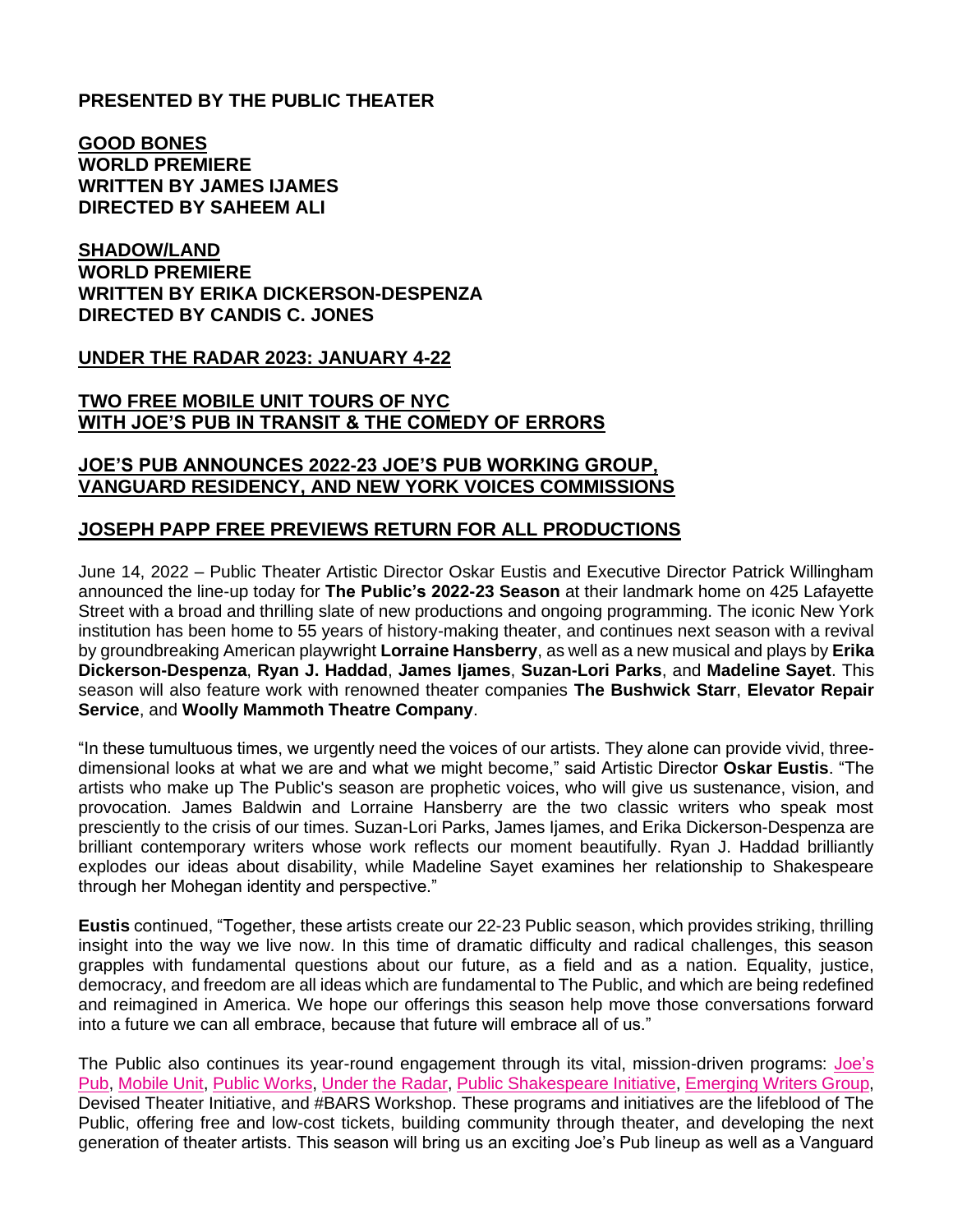Residency, New York Voices commissions, and new Joe's Pub Working Group cohort. Mobile Unit embarks on two tours of the city*,* Under the Radar returns after a year off in the 2021-2022 season, and Public Shakespeare Initiative's Hunts Point Children's Shakespeare Ensemble takes on a new Shakespearean adaptation.

Continuing The Public's mission to make great theater accessible to all, The Public's Joseph Papp Free Performance Initiative will return for all 2022-23 productions. Free tickets to a performance of every production will be available via a digital lottery, powered by The Public's digital partner, TodayTix.

The Public Theater is committed to being a more just, more anti-racist, and more equitable organization. The Public's leadership and staff-led cultural transformation work is guided by a plan that is built on impactful commitments and goals and the actions needed to achieve them. Learn more about The Public's cultural transformation plan [here.](https://thepublic.nyc/anti-racismandculturaltransformationplan)

The Public will require proof of a complete COVID-19 vaccination by the date of attendance for access to the facility, theaters, and restaurant. Boosters are encouraged for those eligible under CDC guidelines, but not required. Approved face masks will always be required, including while watching a performance, with exceptions for attendees in Joe's Pub and The Library at The Public, who are actively eating and drinking. For complete health and safety protocols, visit [Safe At The Public.](http://thepublic.nyc/safeatthepublic) All policies are subject to change at The Public's sole discretion and without notice.

The Library at The Public serves food and drink Tuesday through Sunday, beginning at 5:00 p.m. and closing at midnight. The Library is closed on Mondays. For more information, visi[t](https://publictheater.org/visit/food--drink-at-the-library/) [publictheater.org.](https://publictheater.org/visit/food--drink-at-the-library/)

Become a Partner or a Supporter of The Public Theater today at [publictheater.org.](https://publictheater.org/support-us/support-us/)

## **THE PUBLIC THEATER'S 2022-23 SEASON:**

New York Premiere **BALDWIN AND BUCKLEY AT CAMBRIDGE**  Conceived by Greig Sargeant with Elevator Repair Service Directed by John Collins September 24–October 16, 2022

The cast of **BALDWIN AND BUCKLEY AT CAMBRIDGE** will feature **Daphne Gaines** (*Lorraine Hansberry*), **Gavin Price** (*Mr. Heycock*), **Greig Sargeant** (*James Baldwin*), **Christopher-Rashee Stevenson** (*Mr. Burford*), and **Ben Williams** (*William F. Buckley, Jr.*).

In 1965, two of America's intellectual giants were invited to debate whether "the American Dream is at the expense of the American Negro," bringing into sharp focus our country's deepest divisions. The renowned theater company **Elevator Repair Service** returns to The Public with **BALDWIN AND BUCKLEY AT CAMBRIDGE**, a profoundly relevant presentation of the legendary debate between virtuosic writer James Baldwin and father of American conservatism William F. Buckley, Jr. The production concludes with an imagined scene between Baldwin and his close friend Lorraine Hansberry, researched and written by longtime ERS company members **April Matthis** and **Greig Sargeant**. Heralded by the *New York Times* as "one of the city's few truly essential theater companies," Elevator Repair Service applies their trademark approach of verbatim textual exploration and intensive collaboration to re-create Baldwin and Buckley's blistering dissection of race, racism, and human worth. **BALDWIN AND BUCKELY AT CAMBRIDGE** is conceived by Greig Sargeant and directed by ERS Founder and Artistic Director **John Collins**.

## **A RAISIN IN THE SUN**

By Lorraine Hansberry Directed by Robert O'Hara September 27–November 6, 2022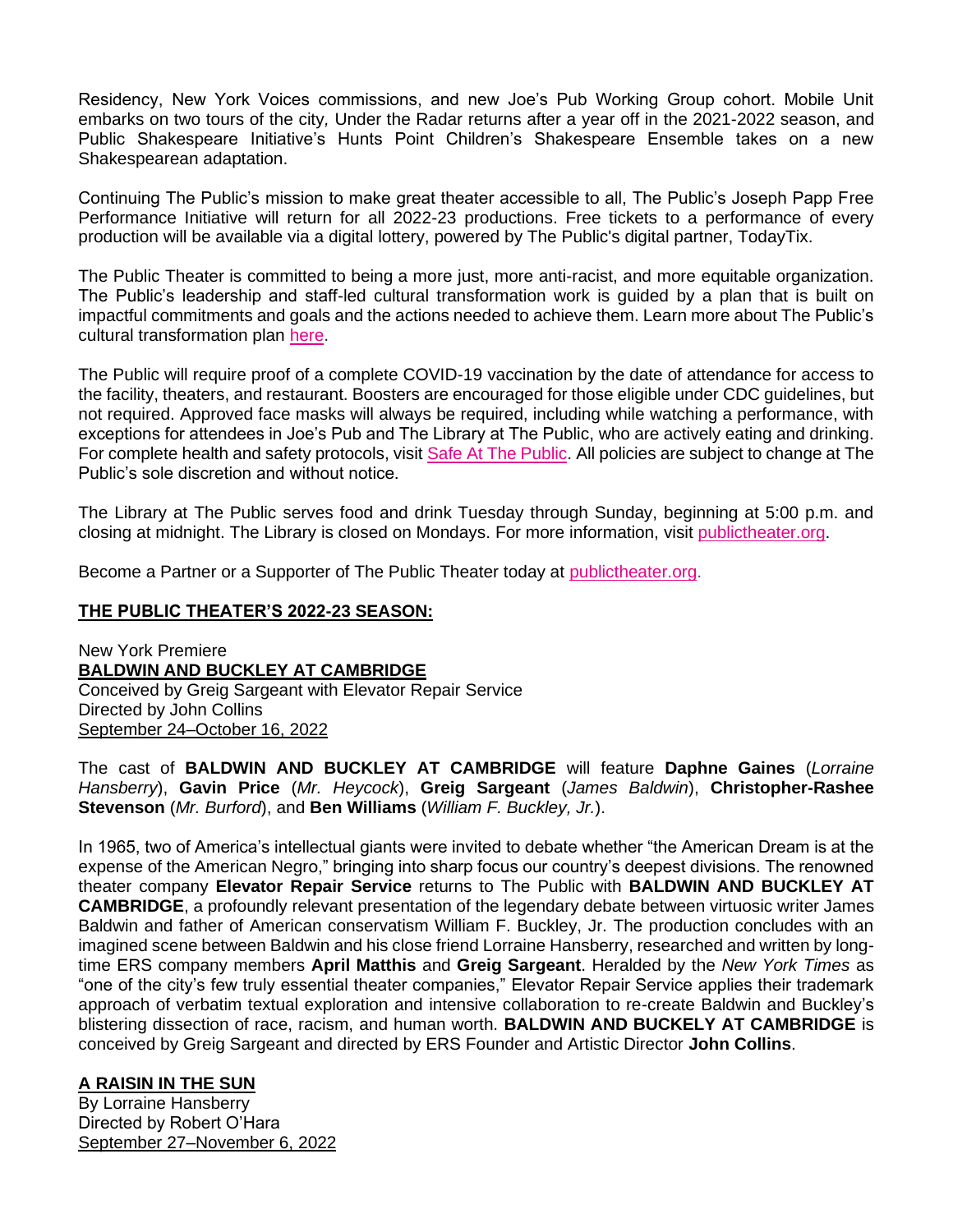**Lorraine Hansberry**'s **A RAISIN IN THE SUN** comes to Astor Place this fall in Hansberry's Public Theater debut. Directed by Tony Award nominee **Robert O'Hara**, this fresh look at a classic proves to be as provocative and powerful today as it was in 1959. Lena Younger has decided to use her late husband's life insurance to move her family out of their cramped apartment on Chicago's South Side. Her son, Walter Lee, has other ideas. This innovative new production of an American classic fearlessly interrogates the American dream in the face of racial and economic strife.

New York Premiere **WHERE WE BELONG**  By Madeline Sayet Directed by Mei Ann Teo Produced with Woolly Mammoth Theatre Company In Association with Folger Shakespeare Library October 28–November 27, 2022

## **WHERE WE BELONG** will be performed by **Madeline Sayet**.

In 2015, Mohegan theatre-maker **Madeline Sayet** moved to England to pursue a PhD in Shakespeare, grappling with the question of what it means to remain or leave, as the Brexit vote threatens to further disengage the UK from the wider world. Moving between nations that have failed to reckon with their ongoing roles in colonialism, she finds comfort in the journeys of her Native ancestors who had to cross the ocean in the 1700s to help her people. In this intimate and exhilarating solo piece directed by **Mei Ann Teo**, Sayet asks us what it means to belong in an increasingly globalized world.

World Premiere **PLAYS FOR THE PLAGUE YEAR** By Suzan-Lori Parks Directed by Niegel Smith November 4–November 27, 2022

On March 13, 2020, as theaters shut their doors and so many of us went into lockdown, Pulitzer Prizewinning playwright and The Public's Writer-in-Residence **Suzan-Lori Parks** picked up her pen and set out to write a play every day. What emerged is a breathtaking chronicle of our collective experience throughout the troubling days and nights that followed. Performing in the intimate Joe's Pub, **PLAYS FOR THE PLAGUE YEAR** is at once a personal story of one family's daily lives, as well as a sweeping account of all we faced as a city, a nation, and a global community. Working in collaboration with **Niegel Smith** as director, Parks' groundbreaking new work is brimming with humanity, bears witness to what we've experienced, and offers inspiration as we look ahead.

#### **UNDER THE RADAR FESTIVAL**

January 4-22, 2023

The Public Theater's Under the Radar Festival 2023 will reflect the enormous changes in the field of live theater and performance since 2020. Joyous, outrageous, witty, and powerful, UTR 2023 will partner with stages across the city to highlight national and international artists bursting with innovation, provocation, and celebration.

World Premiere **THE HARDER THEY COME**

Book by Suzan-Lori Parks Including Songs by Jimmy Cliff Based upon the film, produced and directed by Perry Henzell and co-written with Trevor Rhone Music Supervision by Kenny Seymour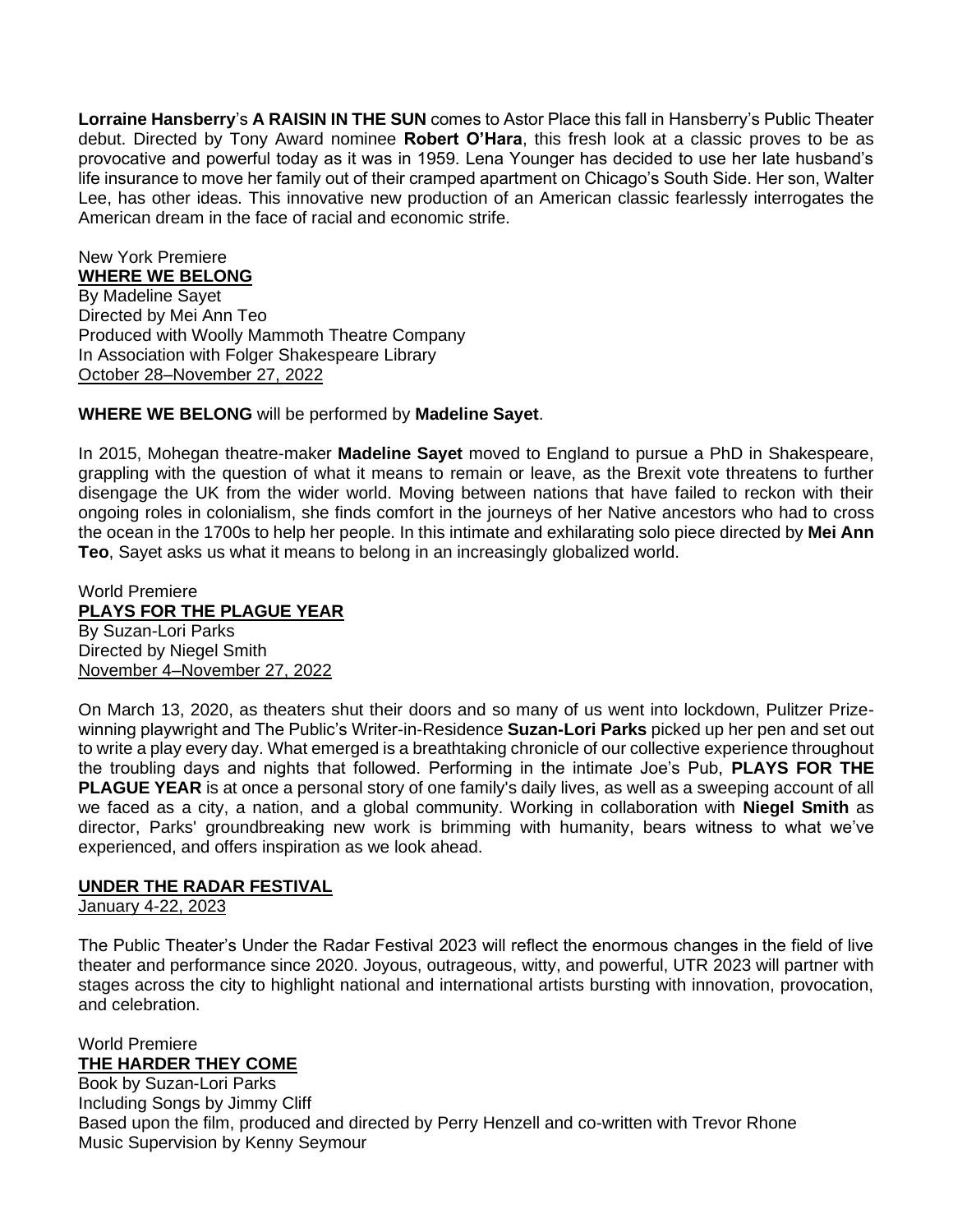Choreography by Edgar Godineaux Co-Directed by Sergio Trujillo Directed by Tony Taccone Winter 2023

Pulitzer Prize-winning playwright and The Public's Writer-in-Residence **Suzan-Lori Parks** brings to The Public a new musical adaptation of the 1972 movie, **THE HARDER THEY COME**. Celebrating its 50th anniversary, the breakthrough film, produced and directed by **Perry Henzell** and co-written with **Trevor Rhone**, tells the story of Ivan, a young singer who arrives in Kingston, Jamaica eager to become a star. After falling in love and cutting a record deal with a powerful music mogul, Ivan soon learns that the game is rigged, and as he becomes increasingly defiant, he finds himself in a battle that threatens not only his life, but the very fabric of Jamaican society. Featuring **Jimmy Cliff**'s Grammy Award-winning hits, such as "You Can Get It If You Really Want," former Artistic Director of Berkeley Repertory Theatre **Tony Taccone**  directs this new musical, with co-direction by Tony Award winner **Sergio Trujillo** and choreography by **Edgar Godineaux**.

## World Premiere **DARK DISABLED STORIES** Written by Ryan J. Haddad Directed by Jordan Fein

Produced by The Bushwick Starr Presented by The Public Theater Winter 2023

Acclaimed writer and performer **Ryan J. Haddad** makes his off-Broadway playwriting debut with the hilarious and audacious **DARK DISABLED STORIES**. Haddad's newest autobiographical play is a series of unforgiving vignettes about the strangers he encounters while navigating a city (and a world) not built for his walker and cerebral palsy. Directed by **Jordan Fein**, **DARK DISABLED STORIES** probes implicit ableism and the assumptions we make about people we'll never really know. This production will feature American Sign Language, open captions, and audio description integrated into every performance.

#### World Premiere **GOOD BONES** Written by James Ijames Directed by Saheem Ali Spring 2023

After winning the 2022 Pulitzer Prize for his play *Fat Ham*, playwright James Ijames' new production explores gentrification and the growing price of the American dream in his sharp and funny play, **GOOD BONES**. A work opportunity to revitalize the blighted neighborhood she grew up in has led Aisha and her chef husband Travis to buy and renovate a charming old house. But as everyone knows, renovation is expensive and stressful—both for buildings and the communities that surround them. Aisha's young contractor Earl grew up in the area too, but his memories are of more than just dangerous streets and hollowed-out homes. When their purely professional relationship gives way to heated debate about who gets to stay and who has to go, Aisha is forced to reckon with the choices she's made to get ahead and the painful, joyful, complicated ghosts that haunt her dreams…and her dream house. The Public's Associate Artistic Director and Resident Director **Saheem Ali** directs this world premiere play about community, change, and the soul of our cities.

**SHADOW/LAND** Written by Erika Dickerson-Despenza Directed by Candis C. Jones Spring 2023

World Premiere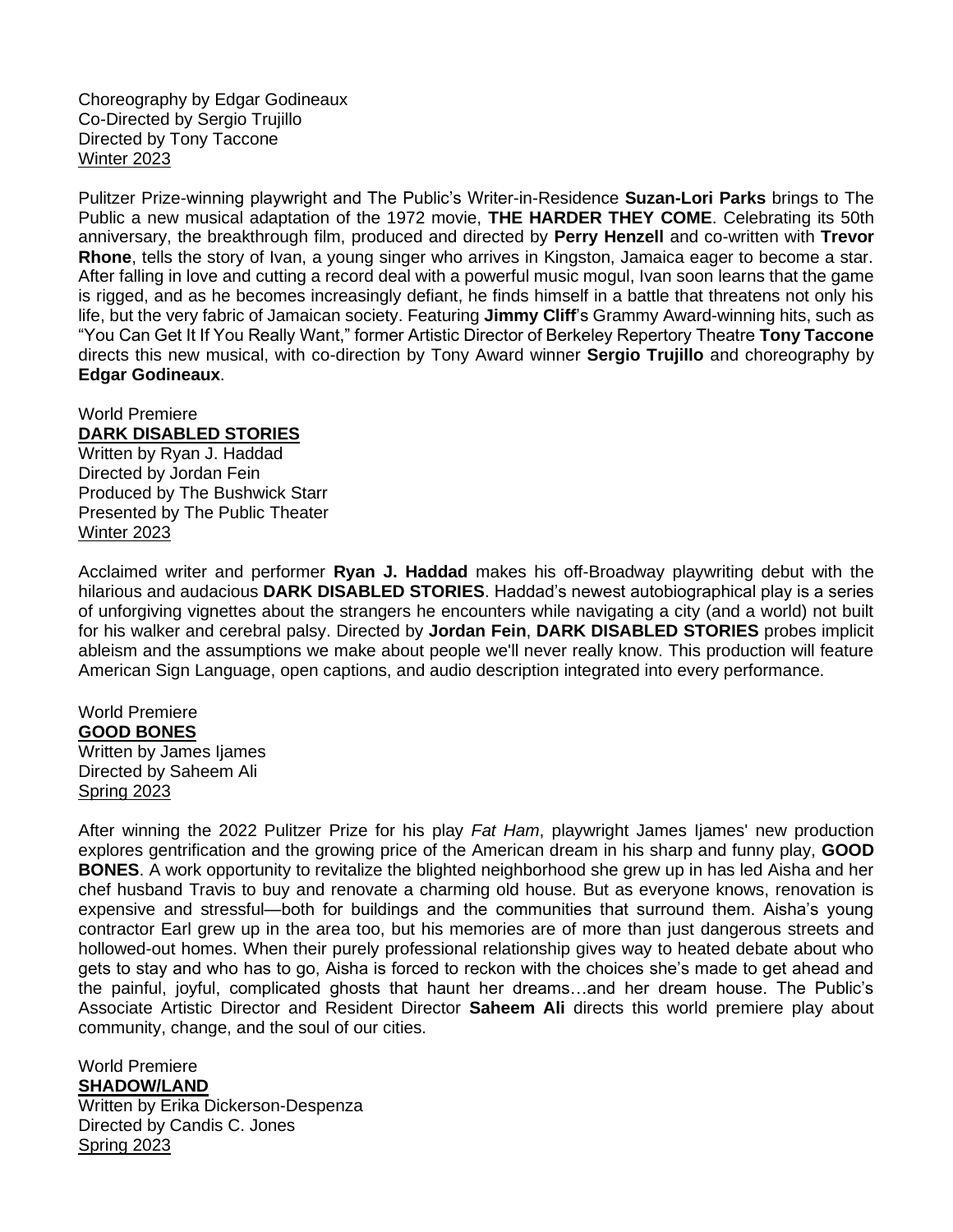Premiering as an audio play at The Public, 2021 Susan Blackburn Prize winner **Erika Dickerson-Despenza**'s **SHADOW/LAND** returns in Spring 2023 with a stunning live production. Magalee and her daughter Ruth are faced with the question of legacy when Ruth coaxes Magalee to sell their historic familyowned business as Hurricane Katrina begins her ruin. Directed by Lilly Award winner **Candis C. Jones**, **SHADOW/LAND** is the first installment of a 10-play cycle traversing the Katrina diaspora in an examination of the ongoing effects of disaster, evacuation, displacement, and urban renewal rippling in and beyond New Orleans.

## **MOBILE UNIT**

**MOBILE UNIT** is excited to hit the road again, bringing art and joy to its communities with two new tours. Kicking off in the fall, Mobile Unit will partner with **Joe's Pub** for **JOE'S PUB IN TRANSIT**, a concert series that will visit community partners throughout New York City.

In spring of 2023, The Mobile Unit will embark on a new tour with a musical adaptation of **Shakespeare**'s **THE COMEDY OF ERRORS**. Conceived by director **Rebecca Martinez** and composer **Julián Mesri**, this new adaptation rigorously embraces music from all over Latin America in this tale of separation and joyous reunion. With songs in English and Spanish, this new musical adaptation brings an energetic vibe to this age-old tale of two sets of twins separated by stormy seas as they overcome a baffling case of mistaken identity—and the mayhem and hilarious confusion that follows.

#### **JOE'S PUB**

The Joe's Pub **2022-23 Vanguard Residency** will be dedicated to the memory of beloved vocal coach **Barbara Maier Gustern**. The artists performing in this residency will all be Gustern's students and collaborators, beginning with **Murray Hill** in September and **Machine Dazzle** in October.

The **Joe's Pub Working Group 2022-23** cohort will launch with **Sita Chay**, **LaTasha N. Nevada Diggs**, **Olivia Harris**, **J. Hoard, Lama El Homaïssi**, and **Roshni Samlal**.

The **New York Voices 2022-23** commissions will feature **Sunny Jain:** *Love Force*, **treya lam:** *otherland*, **Liza Paul & Bahia Watson:** *MASHUP ting!*, **Chris Pattishall & Vuyo Sotashe**, and **Daniel J. Watts & Nick Blaemire:** *Quixote***.**

Additional Joe's Pub performers will include **Bridget Everett & The Tender Moments** (September 26-28) and **Jane Lynch & Kate Flannery:** *A Swingin' Little Christmas* (December 2-4). The **Habibi Festival** also returns this fall (October 11-15), featuring **Bedouin Burger**, **Bnat el Houariyat and Esraa Warda**, **Firas Zreik**, **HAT**, **Noura Mint Seymali**, and **Yacine Boulares's** *Night in Tunisia*.

## **ONGOING PROGRAMS OF THE PUBLIC THEATER:**

**FREE SHAKESPEARE IN THE PARK** at The Delacorte Theater in Central Park is one of the cornerstones of The Public Theater's mission. Since 1962, over six million people have enjoyed more than 150 free productions of Shakespeare and other classical works and musicals. This summer, The Public kicks off the 60th Anniversary Season of Free Shakespeare in the Park with the drama *Richard III*, directed by Tony nominee Robert O'Hara and featuring Danai Gurira in the title role (June 21-July 17). The celebration continues with the return of the Public Works musical adaptation of *As You Like It*, adapted by Public Theater Artist-in-Residence Shaina Taub and Director of Public Works Laurie Woolery, with music and lyrics by Shaina Taub, original choreography by Tony Award winner Sonya Tayeh, and directed by Laurie Woolery (August 10-September 11). The Jerome L. Greene Foundation is the proud season sponsor of Free Shakespeare in the Park.

**JOE'S PUB**, a program of the Public Theater, was named for Public Theater founder Joseph Papp. Since it opened in 1998, Joe's Pub has played a vital role in The Public's mission of supporting artists at all stages of their careers with an intimate space to perform and develop new work. Joe's Pub presents the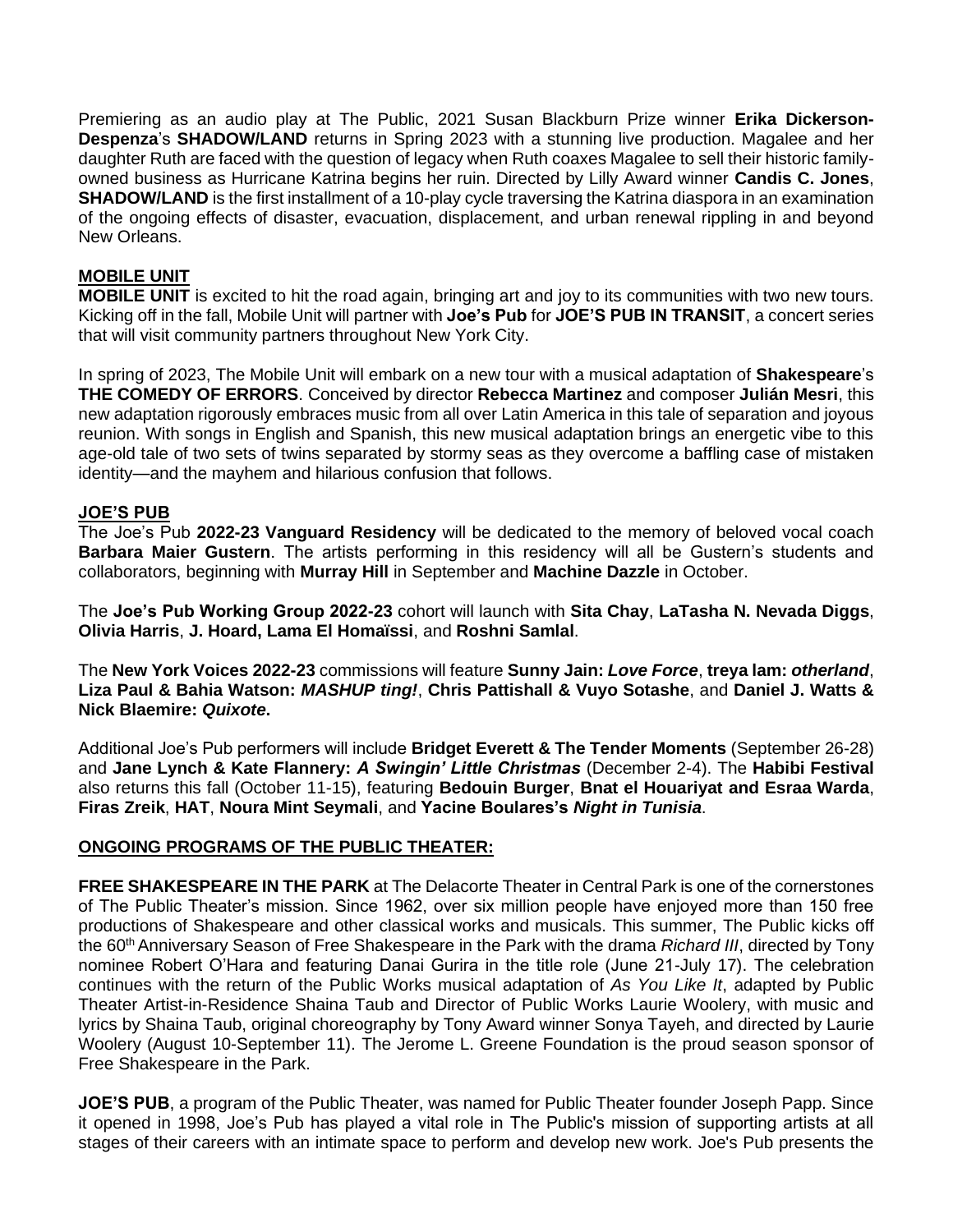best in live music and performance nightly, continuing its commitment to diversity, production values, community, and artistic freedom. In addition to one-night-only concerts and multi-night engagements, Joe's Pub is home to the annual Habibi Festival, which hosts artists representing contemporary and traditional musics of the SWANA (Southwest Asia/North Africa) region, and The Vanguard Award & Residency, a yearlong curation series that celebrates the career, and community, of a prolific and influential artist including Nona Hendryx, Judy Collins, Laurie Anderson, and Barbara Maier Gustern. With its intimate atmosphere and superior acoustics, Joe's Pub presents over 700 shows featuring artists from all over the world and hosts over 100,000 audience members annually. Beyond public performances, Joe's Pub also leads artist development programs like New York Voices, a commissioning program that helps musicians develop new performance projects, and Joe's Pub Working Group, an artist-led development and collaboration cohort. Current commissioned artists include Daniel J. Watts & Nick Blaemire, Liza Paul & Bahia Watson, Sunny Jain, Vuyo Sotashe & Chris Pattishall, and treya lam. Joe's Pub is supported in part by an American Rescue Plan Act grant from the National Endowment for the Arts to support general operating expenses in response to the COVID-19 pandemic.

**PUBLIC WORKS**, a major initiative of The Public Theater, aims to restore and build community by connecting people through the creation of extraordinary works of art. Public Works is animated by the idea that theater is a place of possibility, where the boundaries that separate us from each other in the rest of life can fall away. Working with partner organizations in all five boroughs, Public Works invites community members to take classes, attend performances, and join in the creation of ambitious works of participatory theater. Led by Public Works Director Laurie Woolery, this initiative deliberately blurs the line between professional artists and community members, creating theater that is not only for the people, but by and of the people as well. Public Works exemplifies The Public's long-standing commitment to putting community at the core of the theater's mission. Public Works seeks to create a space where we can not only reflect on the world as it is, but where we can propose new possibilities for what our society might be. The Public Works community partner organizations are Brownsville Recreation Center (Brooklyn), Casita Maria Center for Arts and Education (Bronx), Center for Family Life in Sunset Park (Brooklyn), Children's Aid (all boroughs), DreamYard (Bronx), Domestic Workers United (all boroughs), The Fortune Society (Queens), and Military Resilience Foundation (all boroughs).

In its 12th year, The Public Theater's **MOBILE UNIT** is a modern reimagining of Joseph Papp's Mobile Theater. Mobile Unit reaches across economic and geographic barriers to the arts by meeting our communities where they are—staging free professional theater productions and programs in local neighborhood venues such as libraries, homeless shelters, correctional facilities, and community centers across all five New York City boroughs. Mobile Unit has served thousands of audiences with critically acclaimed productions including a 2018 National tour of Lynn Nottage's Pulitzer Prize-winning play *Sweat*. In 2020, Mobile Unit received a Special Drama Desk Award for its program. During the pandemic, Mobile Unit launched a digital workshop inside the NYC Department of Corrections called *Hip-Hop vs. Shakespeare*, where participants were encouraged to write their own stories. Mobile Unit believes theater is its most powerful when it reflects and connects to the lives of our community.

**UNDER THE RADAR FESTIVAL** is considered one of the premier international theater festivals focused on new work. Under the Radar is heading into its 18<sup>th</sup> edition as a core part of The Public Theater's mission—giving a platform to voices not always heard in the American Theater. UTR supports artists from around the country and the world who are redefining the act of making theater. UTR has introduced numerous artists who are now considered leaders in the field, such as Elevator Repair Service, 600 HIGHWAYMEN, Tarell Alvin McCraney, Nature Theater of Oklahoma, Belarus Free Theatre, Guillermo Calderón, Tania El Khoury, and Lola Arias, to name a few. The festival provides a wide lens on contemporary theater: richly distinct in terms of perspectives, aesthetics, and social practice and pointing to the future of the art form.

**PUBLIC SHAKESPEARE INITIATIVE** offers a wide range of programming which includes larger Public Shakespeare Presents evenings, blending incisive commentary by scholars and other thinkers with appearances by artists of all disciplines; intimate Public Shakespeare Talks, giving audiences unique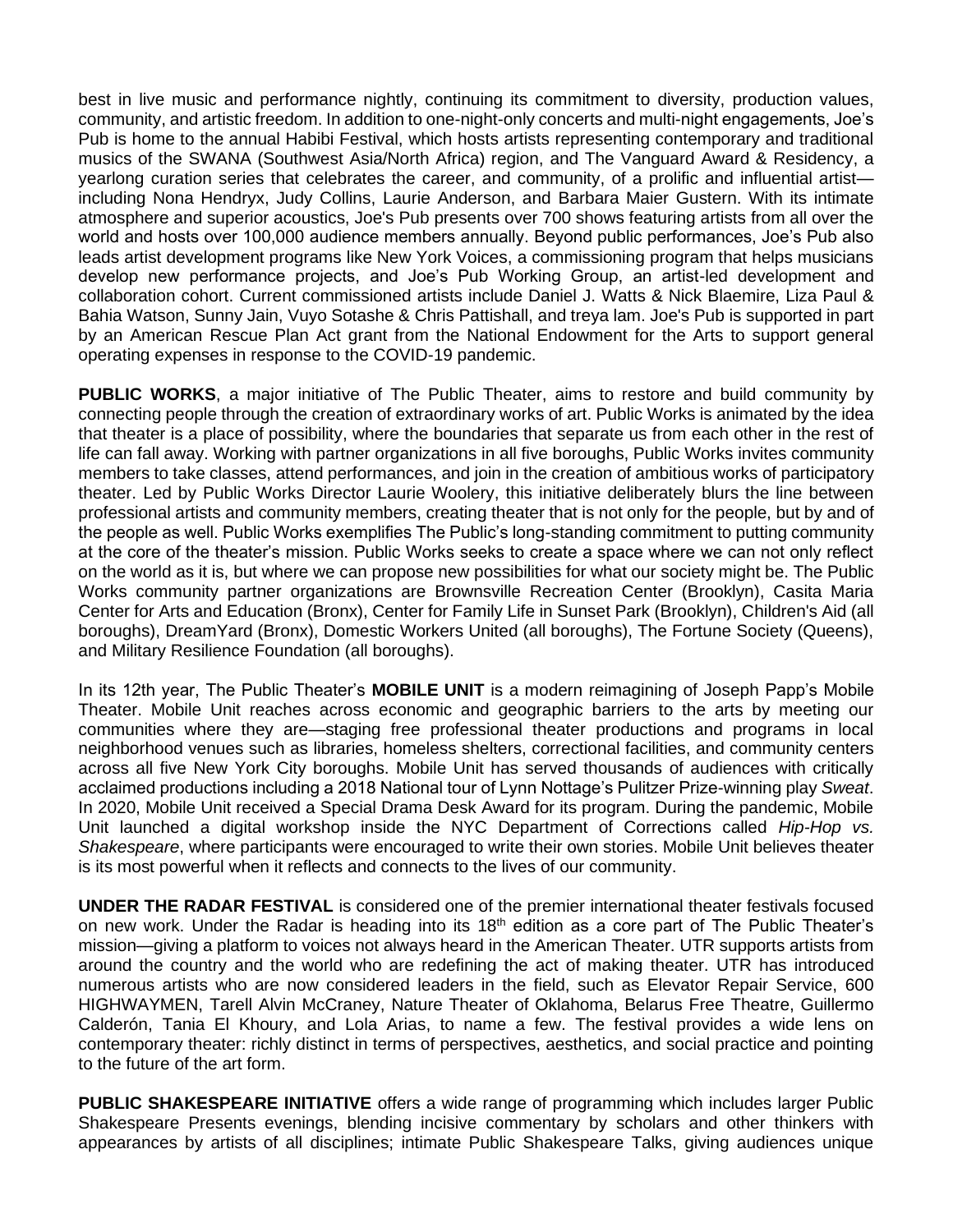insight into the artistic and intellectual processes of leading Shakespeare practitioners working in the theater; Artist Development Programs, to cultivate some of the most visionary artistic minds working on Shakespeare today; and Education Programs, specifically the Hunts Point Children's Shakespeare Ensemble, which The Shakespeare Society co-founded with the Hunts Point Alliance for Children over a decade ago, and which has offered hundreds of elementary and middle school students the opportunity to develop their confidence, knowledge, and creativity through the transformative experience of bringing Shakespeare's words to life onstage in the 12 Shakespeare productions the Ensemble has presented.

**EMERGING WRITERS GROUP** is a program that provides key support and resources for writers at the early stages of their careers. Writers are selected bi-annually and receive a two-year fellowship facilitated by The Public's New Work Development department. EWG meets twice a month for peer feedback on plays in progress as well as special sessions that connect the group to the wider landscape of New York City theater. Writers receive stipends, the opportunity to observe rehearsals for productions at The Public, career development advice from industry professionals, and artistic and professional support from the New Work Development department and Public artistic staff. Members of the group also receive complimentary tickets to Public Theater shows, invited dress rehearsals, and other special events, as well as a supplemental stipend for tickets to productions at other theaters.

**DEVISED THEATER INITIATIVE** at The Public is one of the first of its kind in the U.S., providing support and resources to the next generation of independent artists and ensembles. Born from iconic productions like *HAIR*, *For Colored Girls*…, and *A Chorus Line,* The Public Theater has always been a strong supporter of the devised theater movement and has helped promote the work of prominent and emerging devised theater-makers. Through The Public's annual Under the Radar Festival and in its season at Astor Place, innovative approaches to theater have been brought to the attention of audiences in New York and around the world.

**#BARS WORKSHOP** is where verse and theater come together for rappers, actors, poets, performers, orators, playwrights, and song birds. Come create, learn, develop, and innovate firmly at the center. The poetry of speech is what brings it all together. If that is your sweet spot, we think you should enter. The #BARS Workshop is a lab series created by Rafael Casal and Daveed Diggs, to serve as a space for artists to investigate the intersection between contemporary verse and theater. Follow along at [@barsworkshop](https://nam10.safelinks.protection.outlook.com/?url=https%3A%2F%2Fwww.instagram.com%2Fbarsworkshop%2F&data=04%7C01%7C%7C2802673aba774b3580e908d94311e33e%7C819f3c4644b8404c8220f690820adca2%7C0%7C0%7C637614566390678853%7CUnknown%7CTWFpbGZsb3d8eyJWIjoiMC4wLjAwMDAiLCJQIjoiV2luMzIiLCJBTiI6Ik1haWwiLCJXVCI6Mn0%3D%7C1000&sdata=xQRrpKi5v1fBxvKZeBwLniEQ7K%2BZazWlQHkWrwYoEh8%3D&reserved=0) on Instagram.

## **ABOUT THE BUSHWICK STARR:**

**THE BUSHWICK STARR** is an Obie Award-winning non-profit theater that presents an annual season of new performance work. They are an organization defined by both their artists and community, and since 2007, they have grown into a thriving theatrical venue, a vital neighborhood arts center, and a destination for exciting and engaging performance. The Starr provides a springboard for emerging professional artists to make career-defining leaps, and a sanctuary where established performance companies come to experiment and innovate. They are also a neighborhood playhouse, serving the Bushwick, Brooklyn community's diverse artistic needs and impulses. Past Seasons have included new work from groundbreaking artists such as Whitney White, Jeremy O. Harris, Heather Christian, Diana Oh, The Mad Ones, Haruna Lee, Clare Barron, and Daniel Fish. The Starr will establish its permanent home at 419 Eldert Street in 2024, creating a lasting cultural asset for Bushwick and for artists, students, and audiences across New York City. For more information, please visit [thebushwickstarr.org/campaign.](https://nam10.safelinks.protection.outlook.com/?url=http%3A%2F%2Fthebushwickstarr.org%2Fcampaign&data=05%7C01%7C%7Cb16c06bb9f5941bf982908da43c9057a%7C819f3c4644b8404c8220f690820adca2%7C0%7C0%7C637896827918872072%7CUnknown%7CTWFpbGZsb3d8eyJWIjoiMC4wLjAwMDAiLCJQIjoiV2luMzIiLCJBTiI6Ik1haWwiLCJXVCI6Mn0%3D%7C3000%7C%7C%7C&sdata=%2BMo8DsRszvvcPjHTfSO%2Bm4pQdKVGx3rtwwPyDC0uINQ%3D&reserved=0)

## **ABOUT ELEVATOR REPAIR SERVICE THEATER:**

**ELEVATOR REPAIR SERVICE** (ERS) is a New York City-based company that creates original works for live theater with an ongoing ensemble. The company's shows are created from a wide range of texts that include found transcripts of trials and debates, literature, classical dramas, and new plays. Founded in 1991, ERS has authored an extensive body of work that includes upwards of 20 original theatrical productions. These have earned the company a loyal following and made it one of New York's most highly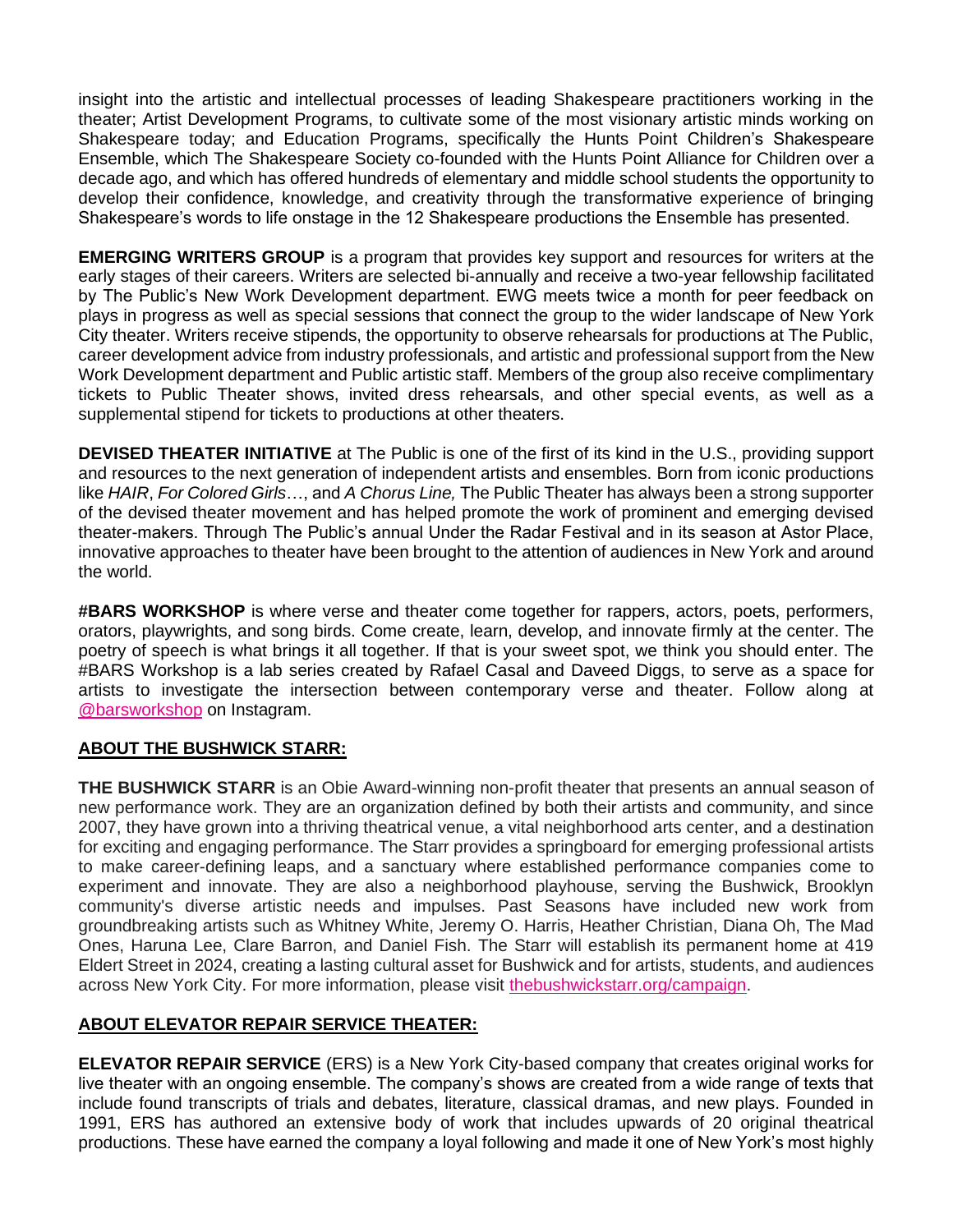acclaimed experimental theater companies. *Gatz* (a production of the entire text of *The Great Gatsby*), along with *The Sound and the Fury* (from Faulkner's novel) and *The Select* (an adaptation of *The Sun Also Rises*) are among the company's best known works. The company's body of work also includes plays by Kate Scelsa and Sibyl Kempson, as well as Shakespeare and Chekhov. ERS productions share a commitment to risk-taking and reinvention, blending unusual texts with innovations in theatrical form. They feature the company's signature dynamic performance style coupled with a rigorous commitment to psychologically complex performances. ERS has received numerous awards and distinctions.

## **ABOUT FOLGER SHAKESPEARE LIBRARY:**

**FOLGER SHAKESPEARE LIBRARY** is the world's largest Shakespeare collection, the ultimate resource for exploring Shakespeare and his world. The Folger welcomes millions of visitors online and in person. It provides unparalleled access to a huge array of resources, from original sources to modern interpretations. With the Folger, you can experience the power of performance, the wonder of exhibitions, and the excitement of pathbreaking research. The Folger offers the opportunity to see and even work with early modern sources, driving discovery and transforming education for students of all ages.

The award-winning **FOLGER THEATRE** in our nation's capital bridges the arts and humanities through transformational performances and programming that speak inclusively to the human experience. Folger Theatre continues its legacy through exciting interpretations and adaptations of Shakespeare and expands the classical canon through cultivating today's artists and commissioning new work that is in dialogue with the concerns and issues of our time. Folger Theatre thrives both on its historical stage and in the community, engaging audiences wherever they happen to be. Learn more at [folger.edu](https://www.folger.edu/)

## **ABOUT WOOLLY MAMMOTH THEATRE COMPANY:**

**WOOLLY MAMMOTH THEATRE COMPANY** creates badass theatre that highlights the stunning, challenging, and tremendous complexity of our world. For over 40 years, Woolly has maintained a high standard of artistic rigor while daring to take risks, innovate, and push beyond perceived boundaries. Coled by Artistic Director Maria Manuela Goyanes and Managing Director Emika Abe, Woolly serves an essential research and development role within the American theatre. Located in Washington, D.C., Woolly stands upon the ancestral homeland of the Nacotchtank whose descendants belong to the Piscataway peoples.

## **ABOUT THE PUBLIC THEATER:**

**THE PUBLIC** continues the work of its visionary founder Joe Papp as a civic institution engaging, both onstage and off, with some of the most important ideas and social issues of today. Conceived over 60 years ago as one of the nation's first nonprofit theaters, The Public has long operated on the principles that theater is an essential cultural force and that art and culture belong to everyone. Under the leadership of Artistic Director Oskar Eustis and Executive Director Patrick Willingham, The Public's wide breadth of programming includes an annual season of new work at its landmark home at Astor Place, Free Shakespeare in the Park at The Delacorte Theater in Central Park, the Mobile Unit touring throughout New York City's five boroughs, Public Forum, Under the Radar, Public Lab, Public Works, Public Shakespeare Initiative, and Joe's Pub. Since premiering *HAIR* in 1967, The Public continues to create the canon of American Theater and is currently represented on Broadway by the Tony Award-winning musical *Hamilton*  by Lin-Manuel Miranda and *Girl From the North Country* by Conor McPherson and featuring the music of Bob Dylan. Their programs and productions can also be seen regionally across the country and around the world. The Public has received 60 Tony Awards, 184 Obie Awards, 56 Drama Desk Awards, 59 Lortel Awards, 34 Outer Critic Circle Awards, 13 New York Drama Critics' Circle Awards, 58 AUDELCO Awards, 6 Antonyo Awards, and 6 Pulitzer Prizes[.](http://publictheater.org/) [publictheater.org](http://publictheater.org/)

The Public Theater stands in honor of the first inhabitants and our ancestors. We acknowledge the land on which The Public and its theaters stand—the original homeland of the Lenape people. We acknowledge